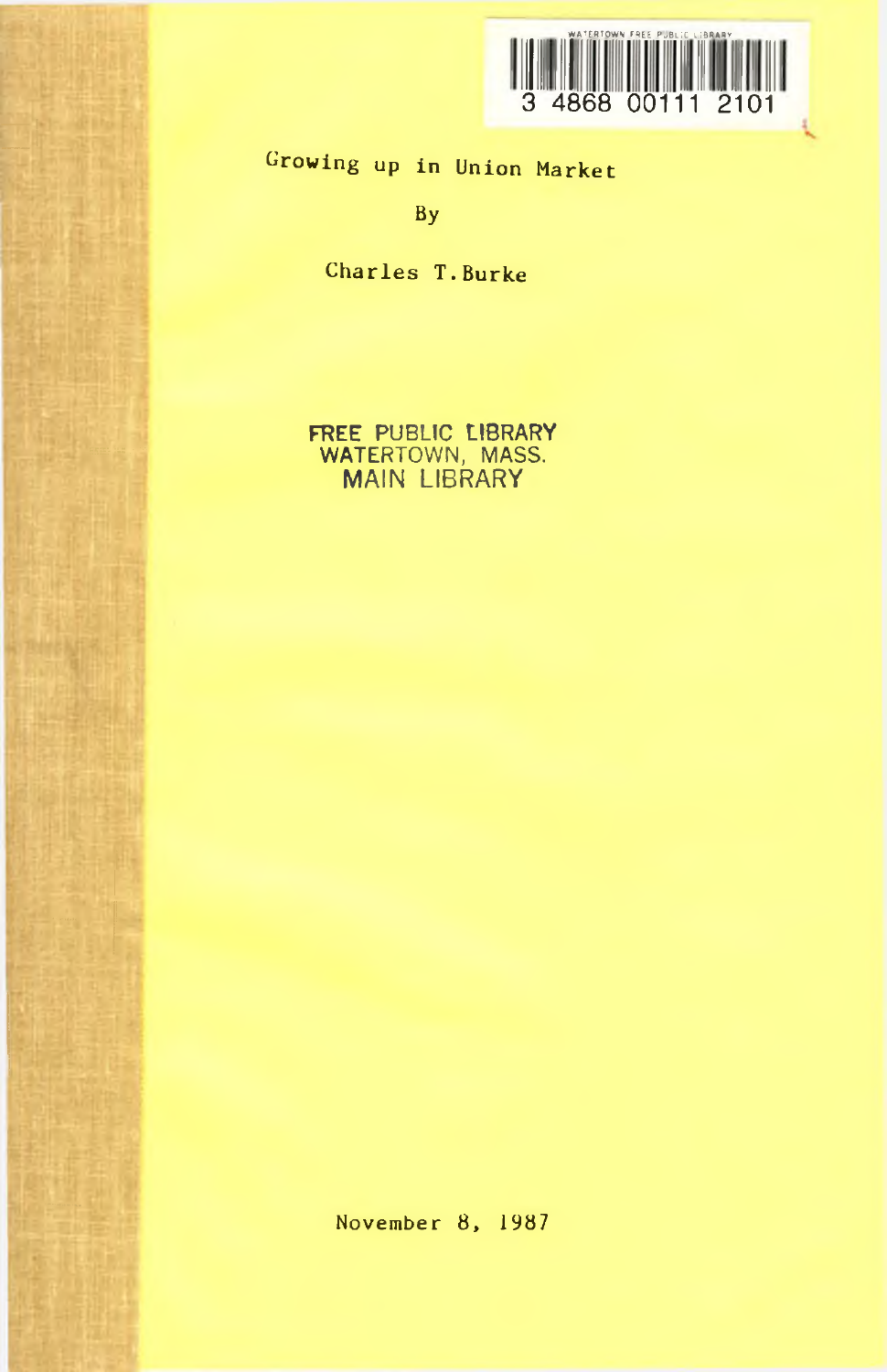b,

## Growing up in Union Market

By

Charles T.Burke

November 8, 1987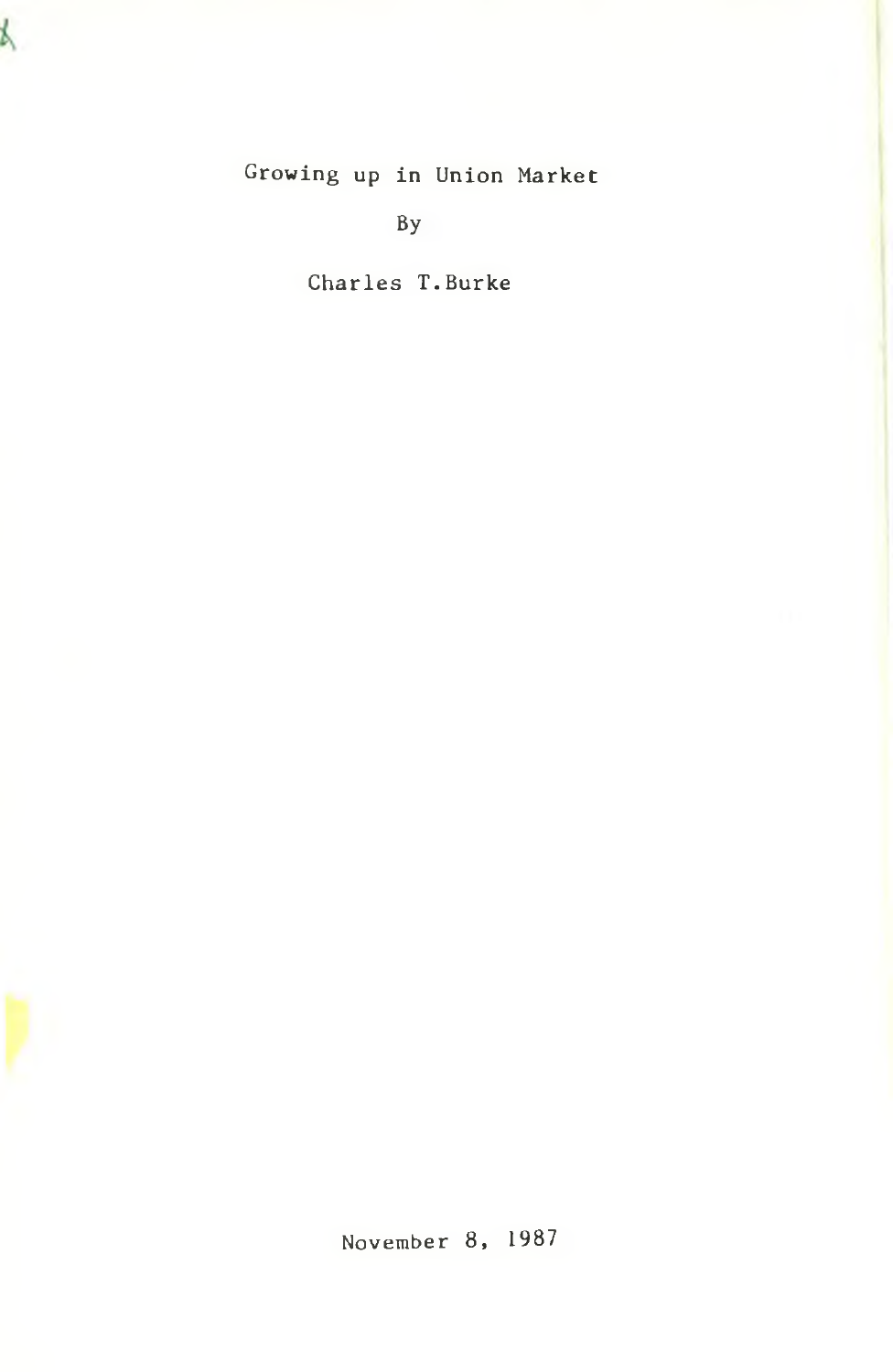## GROWING UP IN UNION MARKET

In the early years of this century, the area about Union Market was quite isolated from the rest of Watertown. It was shut off on one side by the stockyards, bounded by the railroad, Walnut, Franklin, Washburn and Irving streets, and on another by the great Adams estate, which stretched across town from Belmont street on the north to Spruce and Laurel streets on the south. Factories closed the other side. It was a mile from Watertown Square in the pre-automobile era, and the residents were not carriage trade.

A community developed here, with stores, a post office, a hotel, a hall for social events, a railroad station with frequent trains to Boston and Waltham, and a small slaughter house for those who wanted their meat fresh. There was a street car line to Central Square in Cambridge. The Arsenal had a steamer and hose cart which was available for serious fires outside the yard. It was not entirely self-contained; I went to Watertown to church, and to barber Pat O'Halloran, a one legged Civil War veteran with blood curdling stories who was also the town's Truant Officer. This was about the limit of my association with .the Center. It was a community of factories and the homes of those who walked to their work, and home at noon to dinner.

The stockyards had passed the peak of their activity by the early 1900's as the development of refregeration resulted in the concentration of the meat Industry in Chicago. There was still a cattle auction every Tuesday morning however, and this was a day of great activity for Union Market. The cattle trains came in between four and five in the morning and lined up on the two side tracks to await their turn at the unloading dock. Their arrival was announced by the noise of cattle, and the spread of barnyard odor throughout the district. Their cargoes included pigs and sheep as well as cattle. As the cars were unloaded the animals were driven to holding pens, and the auction began.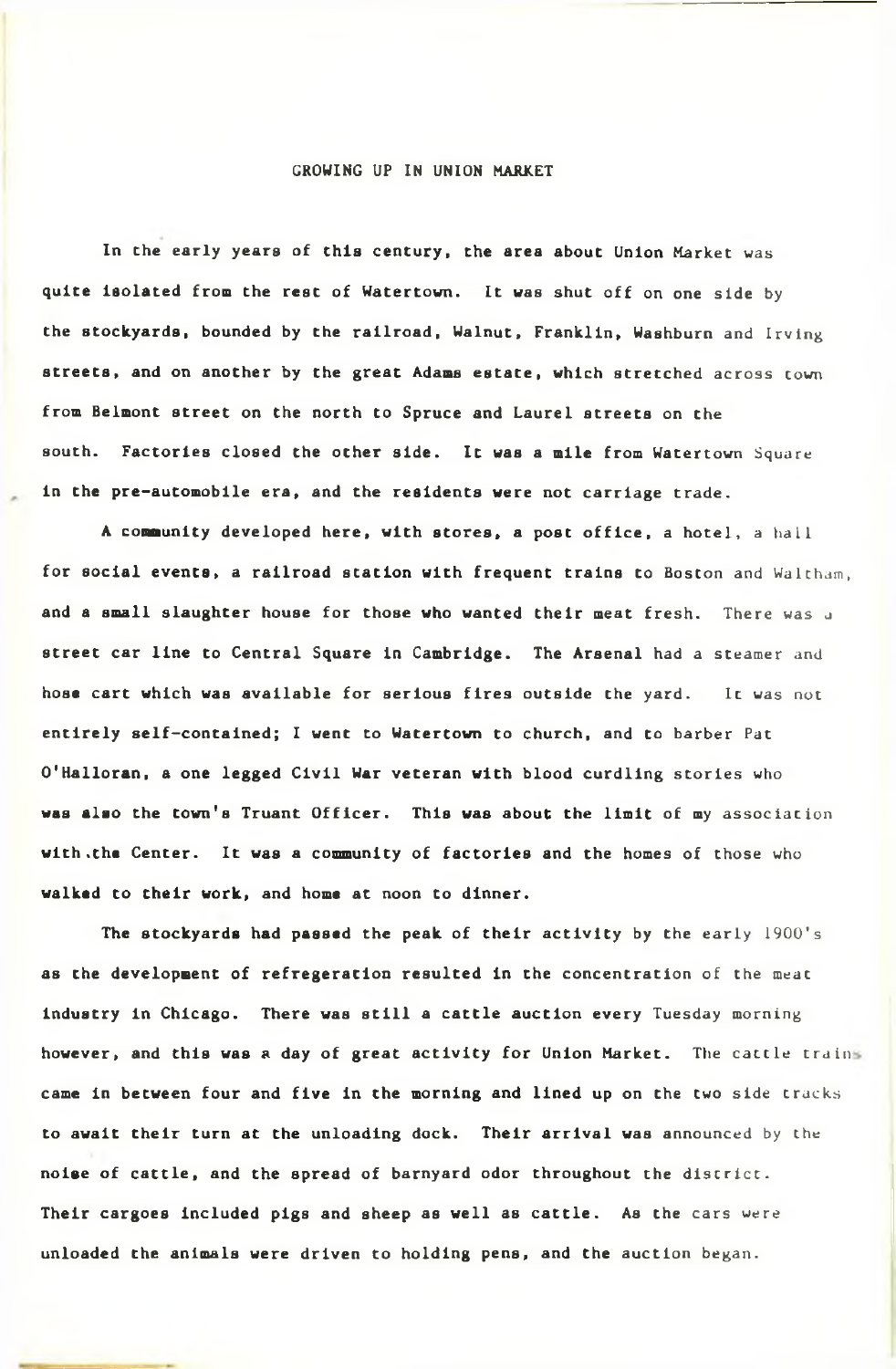Followin, the auctions, the cattle drive down Arsenal St. to the slaughterhouses in Brighton began, herded by cowboys on horseback. Most of the cattle were docile, dejected and resigned to their fate, but now and then a Texas longhorn would leave the herd and take off. Then there would be an imprompto rodeo until the animal was lassoed and brought back to the herd, or perhaps shot.

By 1915, the cattle auctions were over and the yards were used as a holding area where horses amd mules were held to await shipping to take them to Europe. Except for a few primitive tanks that war moved on horse and mule power.

In the 1920's factory development took over the yards, though there were still some open fields in 1940. One night im December Of 1941 I heard a commotion in that direction and next day found an anti-aircraft battery installed on Walnut 5t. within a thousand feet of my front door. The tents for the crew were soon replaced by a Quonset hut, and the unit remained there for sometime until a more useful place was found for them. Another battery was located in the field which then existed across the street from St. Patrick's Cemetery. They were supposed to protect the Arsenal in the event of an air raid.

Tfic yards had a brief noteriety late in the 1920's, when Federal authorities investigated a flat-car loaded with two-by-fours which was on tthe siding and founf that a thin layer of lumber concealed caese of Canadian whiskey. Of course no one claimed it.

The last remamanent of the stockyards except for the unloading dock by the railroad tracks is the lower section of the building on Walnut St.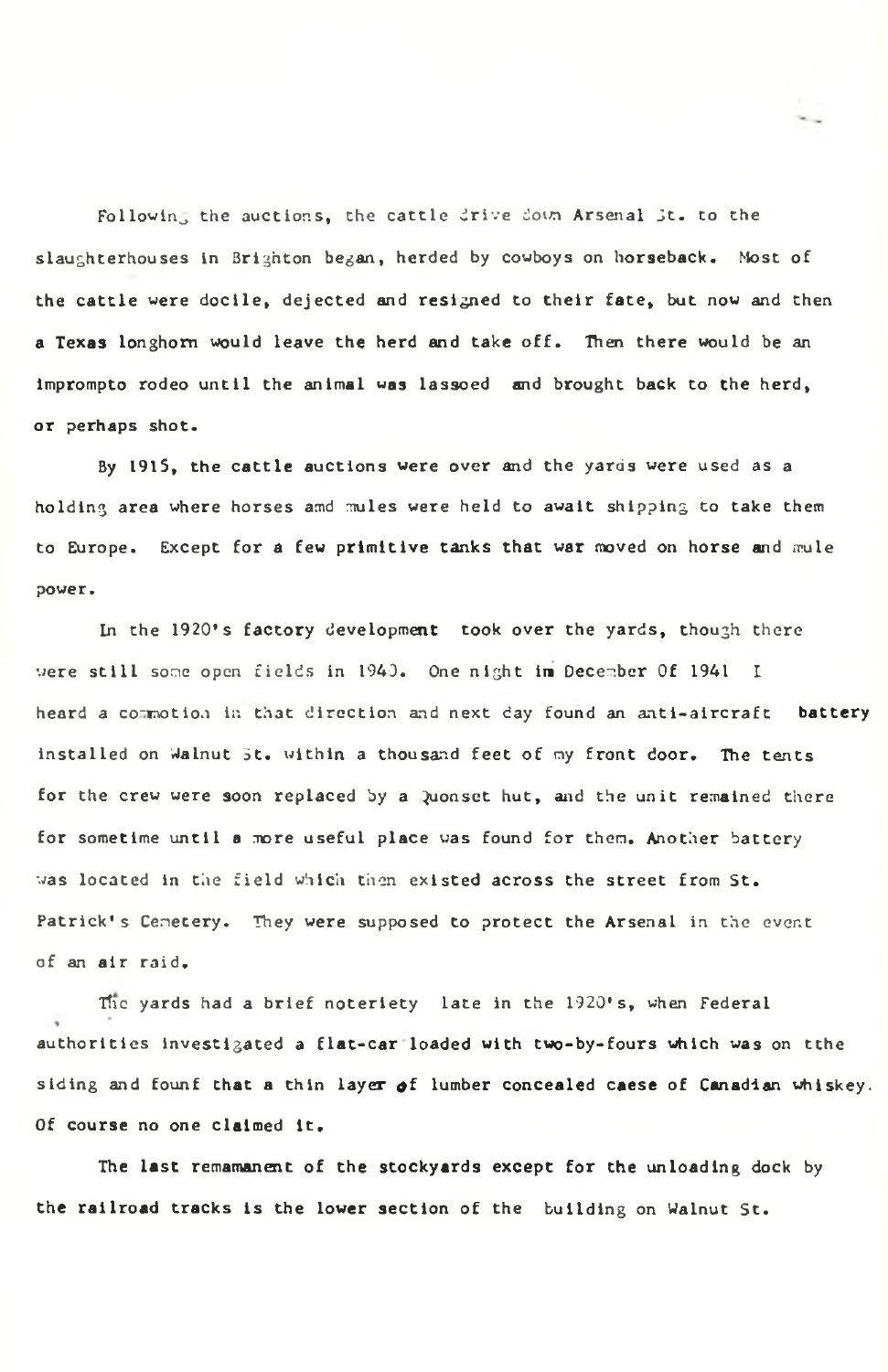occupied the Ivory Tower Press. This brick structure supported the stockyard haybam which made a spectular fire about 1920. It was about the last appearanc of the old horse-drawn steamer. The old steamer was a thrilling sight as it cam up the hill on Mt. Auburn St., drawn by four galloping horses, smoke and sparks streaming from its stack. As it paased,the man on the rear platform could be seen furiously shoveling coal on the fire. Steam must be up by the time the fire waa reached.

The Union Market House stood on the present site of the telephone exchange on Walnut.St. In my time it had the shabby appearance of a Dodge City TV set, and the characters occupying the chairs on the front porch could have stepped into a Marshal Dillon episode on cue.

The Union Market community was centered at School and Walnut streets. The railroad station was east of School St., at the site of the carwash. It was a nineteenth century artifact, with a chattering telegraph sounder and a waiting room with a pot-bellied stove which was convenient warming place on the way home from skating on the river. There were stores on School St., and in the two-story building still standing on Dextert Avenue. The lower floor was occupied by Hilton's market, and the upper by a hall which was used for social events. In later years this hall became a night club. Across the tracks on the southwest corner of Arsenal and School (which went through to North Beacon) waa Mrs. Cheney's news stand and candy store which contained the post-office. Just beyond on School was Bleller's slaughter house, a small establishment not comparable to those in Brighton. Waterfall and Hilton were the early store owners, and later the Dederian brothe Mlrack, Shadrach, and Abdinlgo. There were no reaturants, people ate at home.

The Arsenal, the Walker and Pratt foundry, and the Hood rubber factory dominated the district. It was a neighborhood of working people who walked' to their work. My father worked at the Arsenal, as did the man across the street and the man in the next house up the street. My mother's sister, who lived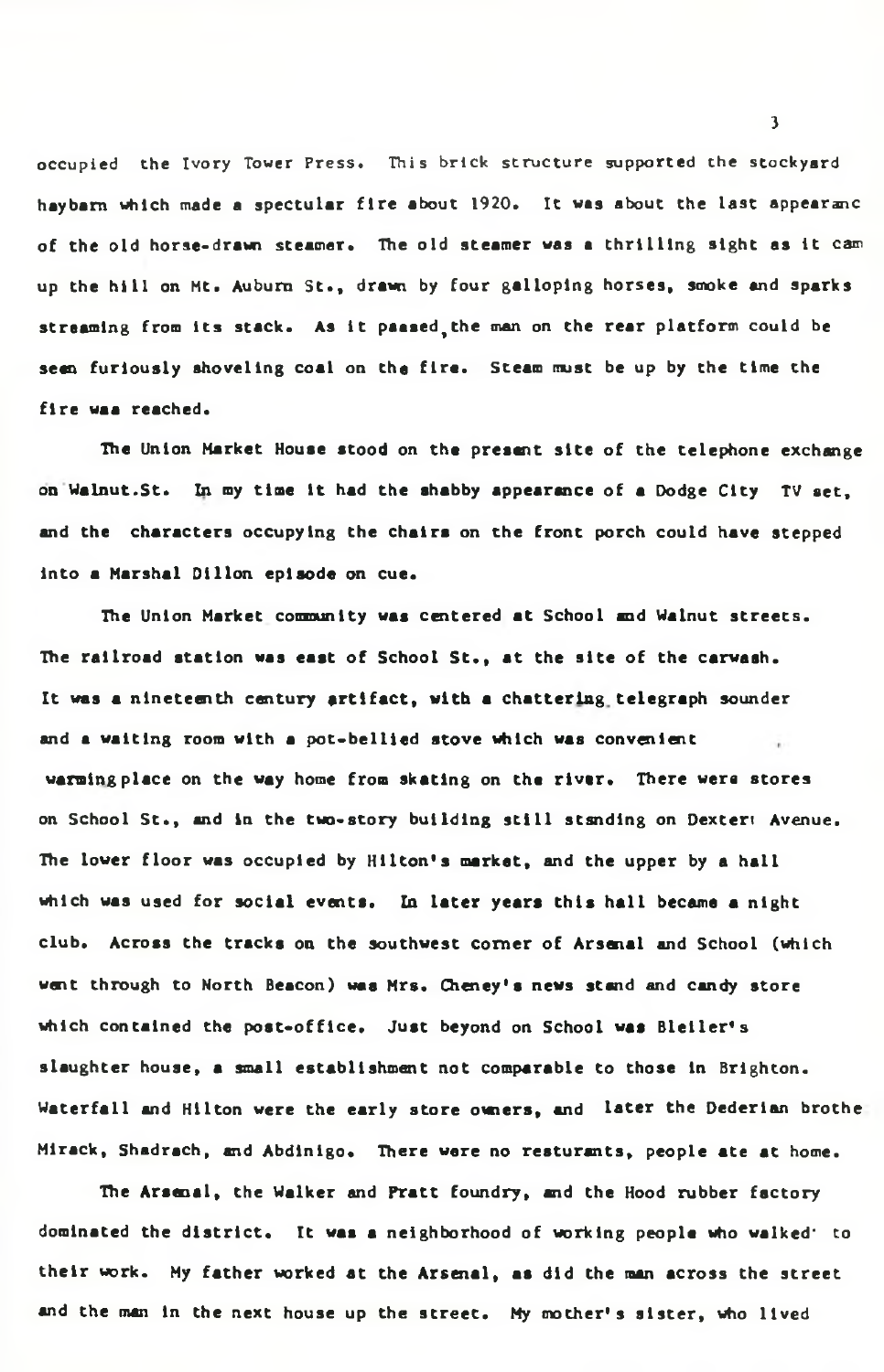with us was the commanding officer's secretary. Other neighbors were the locomotive engineer who ran the shifting engine in the yards, a job carpenter, and a Watertown policeman. Working people who owned their single family houses. I think that there were no two family houses in Watertown until after 1900.

The neighbor on the other side was an exception,the manager of a road house in the former mansion of the Adams estate which supplied the automobile set of Boston with illegal entertainment with the connivance of corrupt selectmen. We would know when a raid was due.by the commotion next door as liquor and gambling equipment was hastily stored in the cellar. The election of an honeat selectman, Sarsefield Cunniff put a stop to this, and the place was soon closed and burned, the neighbor moved on to Hull.

The factory whistles ruled our lives, seven, eight in the morning, twelve noon, one and five in the afternoon. Many whistles could be heard, but the local ones dominated. Each had its distlnctlce sound, the Mood, the foundry, the Arsenal, and the deep-throated bellow of the Brighton bull at the abatolr acros the river. For years the Watertow fire alarms were sounded on the foundry whistle. The fire department had a few full time men to drive horses and get up steam, but man power was supplied mostly by call firemen who responded (on foot) from their place of work at the sound of the foundry whistle.

Since my father worked at the Arsenal, that whistle regulated our lives. We set our clocks by it. The twelve o'clock whistle meant that my father would be home In exactly fifteen minutes for dinner, which must be on the table, since he would leave exactly thirty minutes later. The five o'clock whistle meant that we children had fifteen minutes to get cleaned up so as to be presentable on my father's arrival. Supper was at six. ----- Early on the morning of November 11 1918, we were awakened by a blast of all the whistles from Cambridge to Waltham. They were tied down and allowed to blow until the steam pressure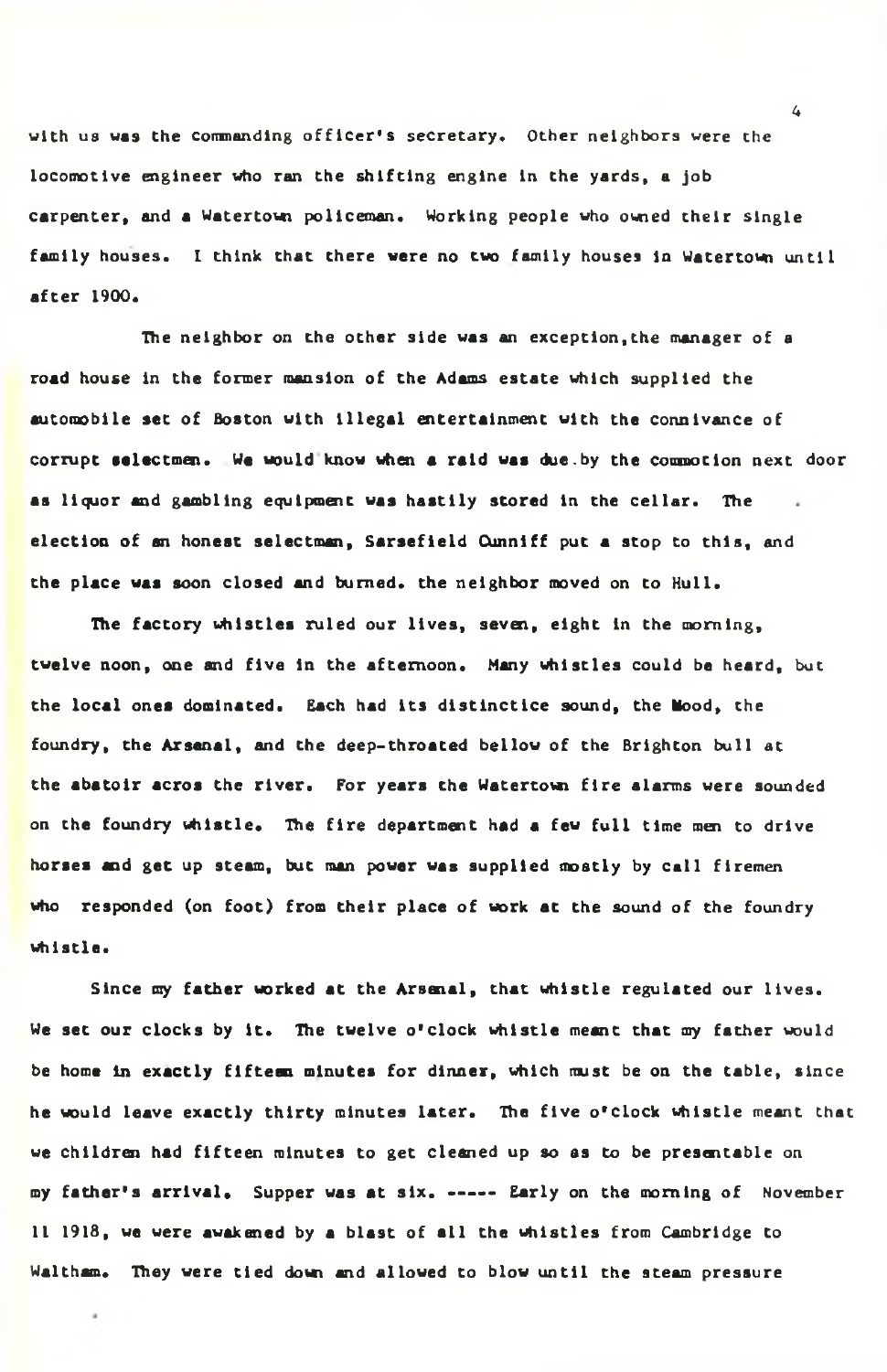failed. There was no radio to spread the news. Another method of spreading important newa was lights In the Custom House Tower, then the highest building In Boston. I remember a chilly November evening on the hill watching for the signal which would announce the election of Woodrow Wilson. After an election night announcement of the wrong winner. It was several days before slow returns from western states determined the winner.

The Hosmer School served this area. The building torn down to make place for the new Hosmer was, in the early 1900's the newest school in town, but it had no gyonaslum, auditorium or artificial lighting. Reading had to be suspended on dark days. Since the building contained only eight classrooms for a grade one to nine school, a shanty In the yard provided another room. School comalttes were frugal in those days.

The building was surrounded by open fields where meadow larks built their nests, the long abandoned and overgrown golf Course of the Adams estate. Walter Putman was the principal. The best remembered teacher for me was Nellie Burns. An explosive person, she engraved herself on my memory by picking me up by the ears and shaking me, for some offence which I am sure was trlfllnng. She followed this performance by screaming "Dont you dare tell your mother". A few years before she had taught In a school where my mother was principal. She was of course in no danger of my telling my mother. I had had enough trouble. The most Important person at the Hosmer was Joe Richardson, the janitor (custodians had not been Invented). He was the ruler, arbitrator and disciplinarian In the corridors, playroom, and schoolyard. He ruled the nether region, and an appeal from his allowance of three sheets of toilet paper was met by a chilling account of the frost encrusted corncob of his youth. I still think of Joe Richardson, with a twinge of guilt at my extragavanca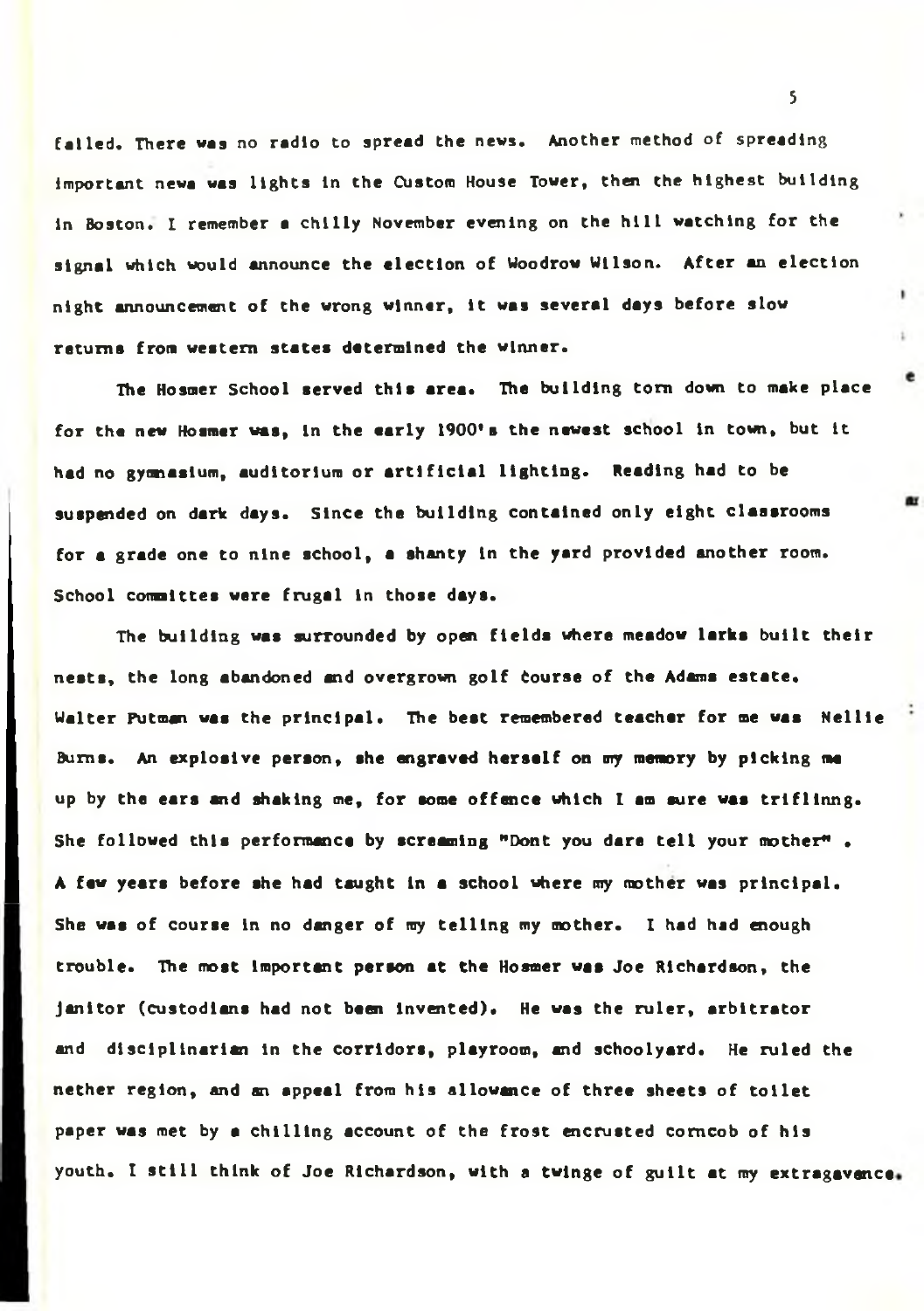The Arsenal was a military post with a small garrison until 1917. Sentries with shouldered rifles walked their posts in a military manner at the gates. A sunrise gun was fired at six A.M. and a sunset gun at six P.M. whether the sun conformed to these hours or not. All the bugle calls of the day were sounded live, and the lingering notes of Taps was a regular feature of sunnier evenings on Spruce St. hill. Full national salutes, forty six guns until 1912, fortyeight thereafter were fired at noon on Memorial day, and the Fourth of July. A fireworks display finished the day on the fourth.

In 1900 the land from Spruce St. to Dexter Ave. south of Mt Auburn St. was open fields. Traces of of the old golf course remained in bunkers and sand traps, and the estate drive which became Boylston St. could be traced. The Hosmer school was built in the middle of the area in 1900. A brook appeared near School St and ran to beyond Dexter Ave where it vanished Into the Hood property to reappear at Sewin's pond.

Eugene Foss, a former governor of Massachusetts, bought this land about 1910 and developed it with streets and houselots. He gave a large tract to the town on condition that the proposed new High School be built there. The town accepted, and the school was built there, using plans for a high school in Fairhaven donated by Charles Brigham. This area was known for some time as Fossland.

Fullervllle sprang up on the lower end of Spruce, Cypress and Walnut streets, and a line of three deckers was started on Walnut St., but a hastily passed new building law stopped this development at five, and saved Watertow from that plague.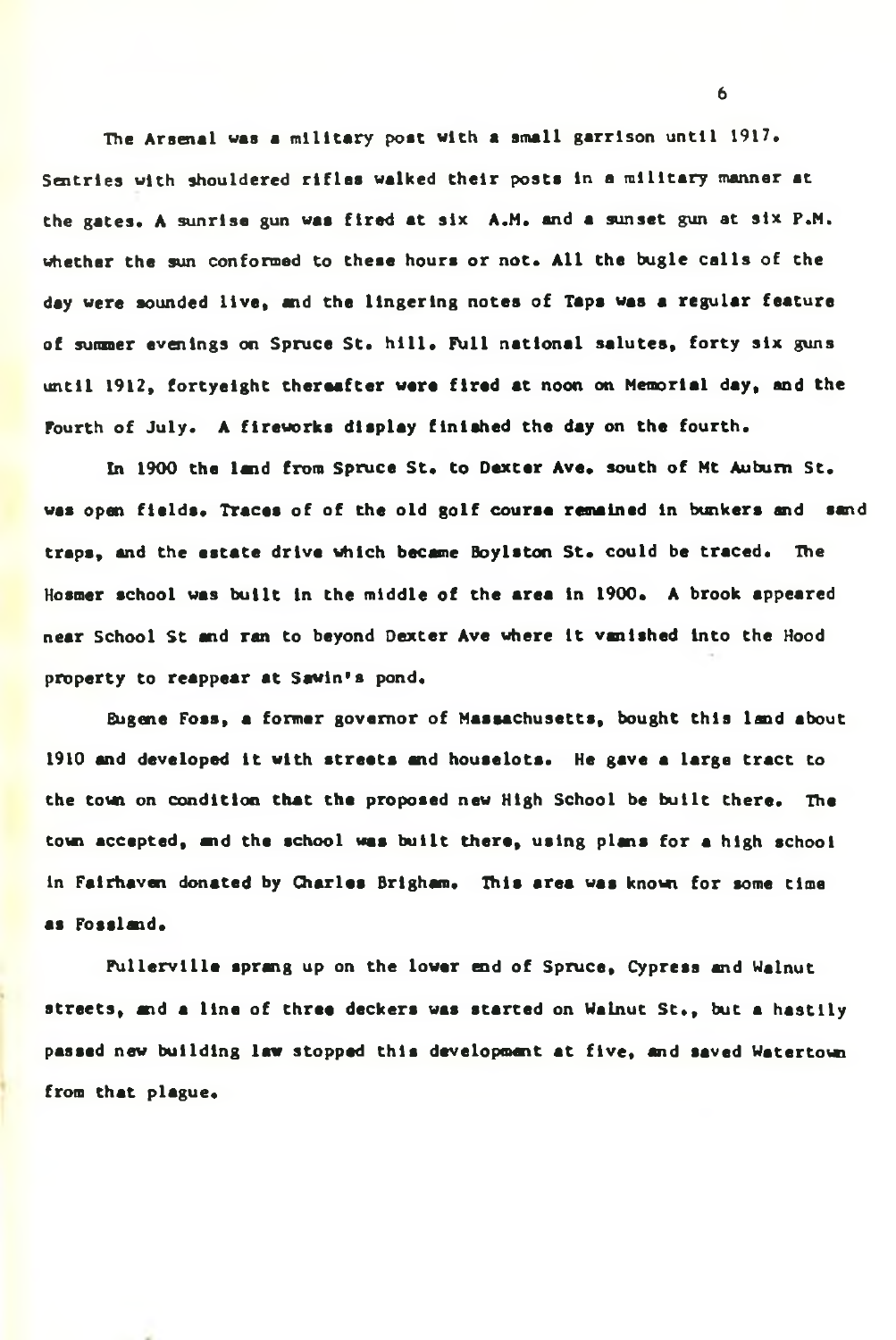**School St. ran to the river until 1942, and gava access to an** Important **source of recreation. Though the river was very dirty, thera was a town** beach behind the Parkins Institute used for swimming by those who were not particular. In winter when the weather was right, cold without snow, it was a great resort for skating for the whole town. On Sunday and holiday **afternoons there would be hundreds on tha lea, of all ages, with M.D.C. police on akatas to maintain order and mark danger spots. Sometimes** It **would be possible to skate as far as the Harvard Business School, where another large crowd would be anjoylng the Ice.**

**While middle class women did not work outside the home. It was not** a **world of Idle woman. Hy mother kept house for my father and five boys,** serving **two family dining room meals everyday. She baked bread several times** a week, **and there was a marble slab in the pantry for rolling pie crust. She turned the grapes and currants Into Jelly, and preserved the pears. She** made many **of her clothes, and some for the smaller children, however I never saw her** with a coal or mow shovel, or a lawn mower.

**The plan of the house tha family moved Into when I was one month old had a room designated as "Sewing Room\*\* and hara the sewing machine waa** placed **and tha dressmaking and mending was done. An itinerant dressmaker, one** Nell **Barry came several times a year to asalst in fittings and scatter hundreds** of **pins on the floor for the children of the family to pick up next day.** Since **she visited houses all over town this way, she was a priceless source** of gossip, **and her visits were eagerly anticipated for a fresh supply. She never** disappointed. **Peyton Place had nothing on Watartotei In the early 1900's. Another aspect** of the **dressamklng was the "buttonhole lady". She worked at the shirt factory** on **Spring St. and lived In Mt. Auburn. Her specialty was sewing buttonholes,** a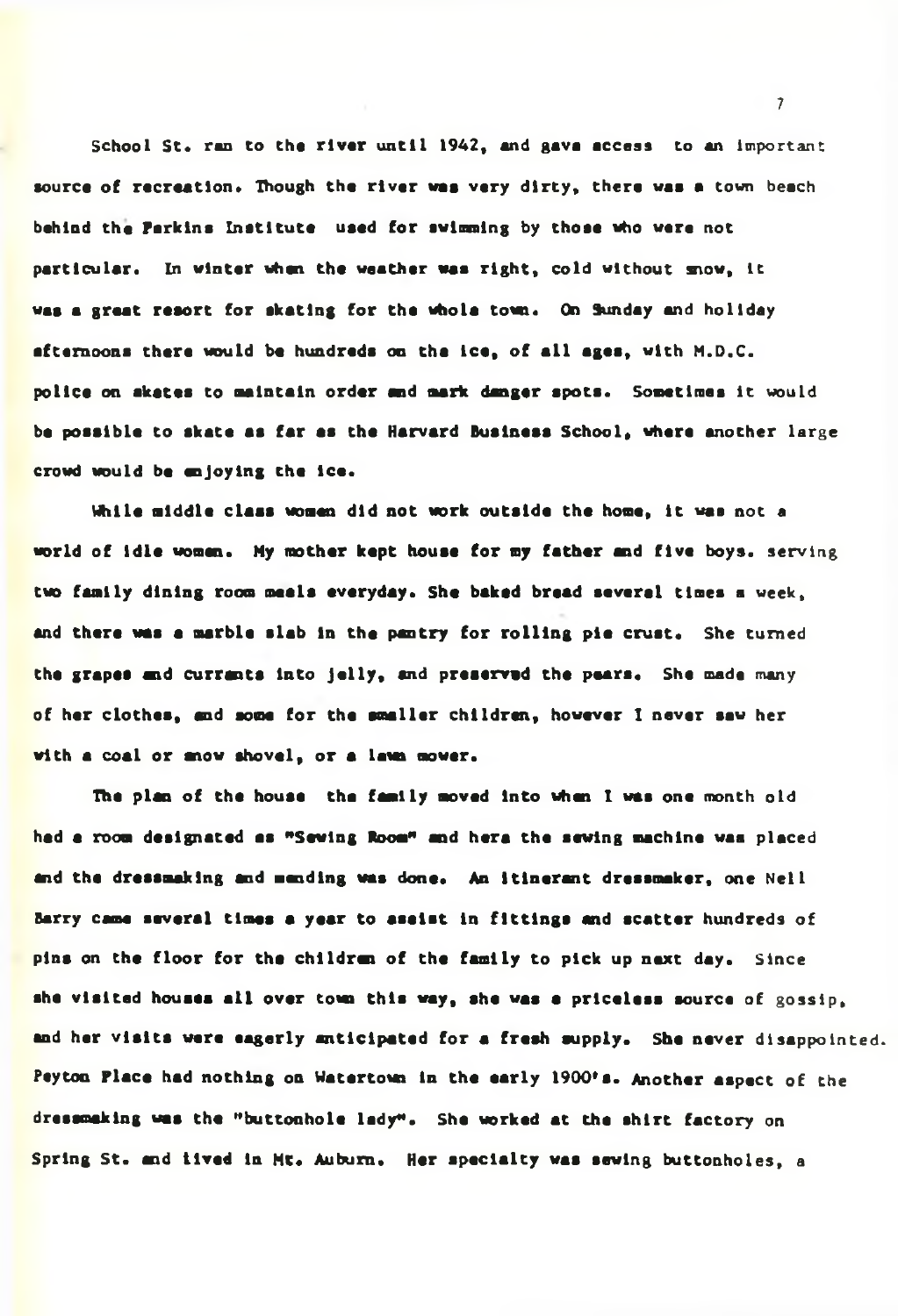chore which my mother evidently did not care for. It was my assignment to buttonhole her as she passed along Mt. Auburn St. on her way home and give her a package of goods requiring buttonhole sewing, and to meet her a few days later to retrieve the finished work and pay for it. She no doubt had a name, but to me she was the buttonhole lady.

Mothers also had to respond to emergencies. One evening when I was about thirteen, my oldest brother, a student at M.I.T. with a weakness for playing with explosives, had an experiment go wrong In his room, blowing a finger off his left hand and setting fire to the room. My father was In Boston teaching night school to earn tuition money( two of my older brothers were students at M.I.T.). My mother took charge, throwing a rug on the fire, and applying a tourniquet to slow the blood flow. We had no telephone, so one brother was sent to ring an alarm at a nearby box, and another to a neighbor to telephone my uncle who was a doctor living In Cambrdge. It was: during the January thaw, and Spruce St. was not paved. The horse drawn fire engines went hub deep In the nud on the hill. The firemen arrived somewhat later carrying hand extlgulshers. Fortunately the fire was almost out. My uncle arrived quickly and took charge of the wounded, taking him to his home where he stayed until the danger of infection was past. By the time my father arrived home everything was normal except for a smell of smoke and a certain amount of blood and extlnghusher chemical splashed around. It was by the way his birthday. A teacher in school, asking me about the affair Inquired "Did not your mother faint?" reply "My mother is not the fainting kind.

With the coming of the war (1917) the neighborhood changed. Both the Arsenal and the Hood Rubber factory grew far beyond the capacity of Watertown to supply workers, and tha walk-to-uork character changed. A loop was built